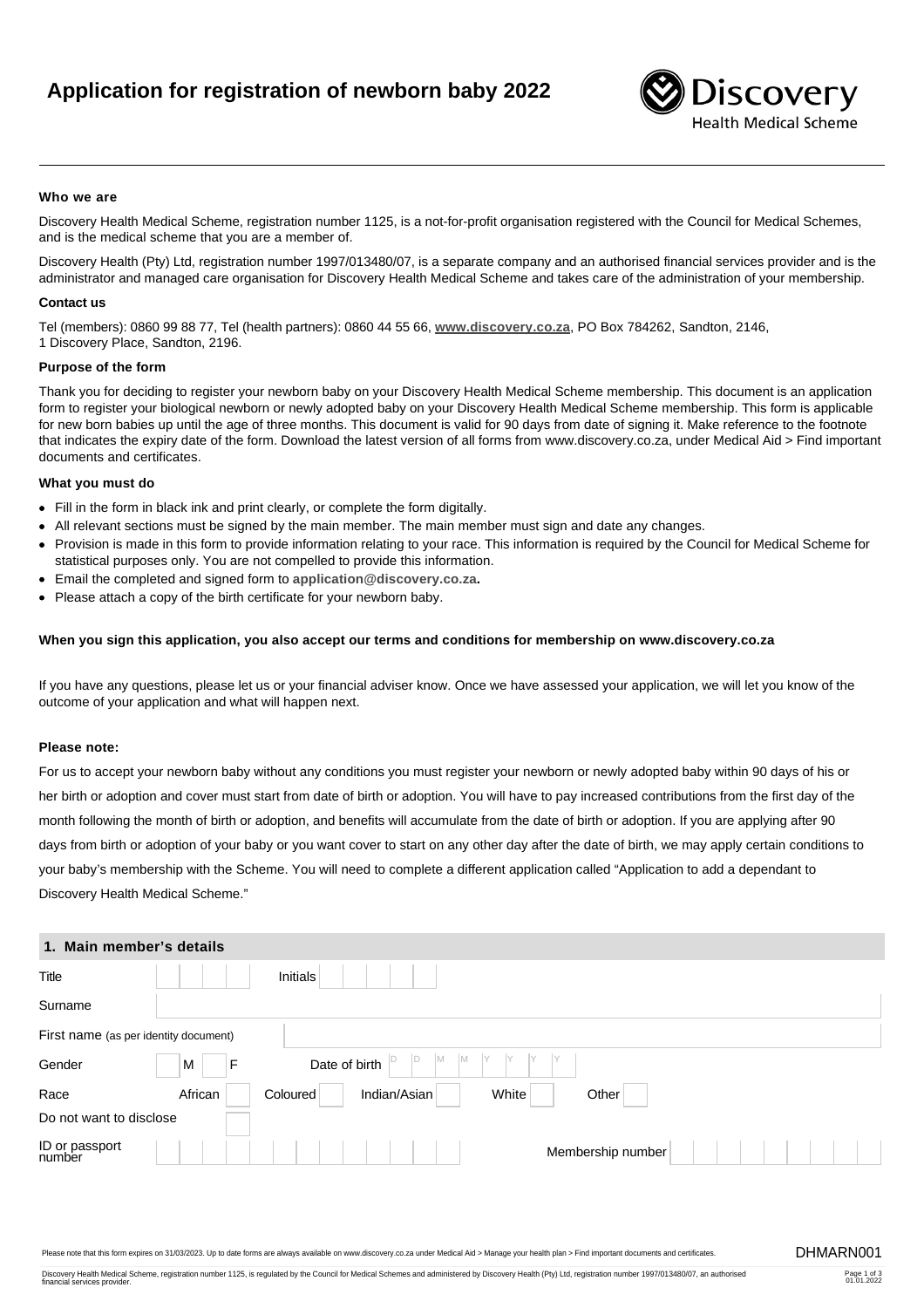| 2. Newborn's details                  |                                                                                                          |
|---------------------------------------|----------------------------------------------------------------------------------------------------------|
| 1. First name                         | Surname                                                                                                  |
| ID or passport number                 | $\mathsf F$<br>Gender<br>M                                                                               |
| Race                                  | African<br>Indian/Asian<br>White<br>Coloured<br>Other                                                    |
| Do not want to disclose               |                                                                                                          |
| Date of birth                         |                                                                                                          |
| Is the newborn your biological child? | Is the newborn adopted?<br><b>No</b><br>No<br>Yes<br>Yes                                                 |
|                                       | If the newborn is adopted or fostered, please supply legal proof of adoption or foster care arrangement. |
|                                       |                                                                                                          |
| 2. First name                         | Surname                                                                                                  |
| ID or passport number                 | F<br>Gender<br>M                                                                                         |
| Race                                  | African<br>Indian/Asian<br>White<br>Other<br>Coloured                                                    |
| Do not want to disclose               |                                                                                                          |
| Date of birth                         | M                                                                                                        |
| Is the newborn your biological child? | Is the newborn adopted or fostered?<br><b>No</b><br>No<br>Yes<br>Yes                                     |
|                                       | If the newborn is adopted or fostered, please supply legal proof of adoption or foster care arrangement. |
| 3. First name                         | Surname                                                                                                  |
| ID or passport number                 | F<br>Gender<br>M                                                                                         |
| Race                                  | African<br>Coloured<br>Indian/Asian<br>White<br>Other                                                    |
| Do not want to disclose               | Date of birth                                                                                            |
| Is the newborn your biological child? | Is the newborn adopted or fostered?<br>Yes<br>No<br>No<br>Yes                                            |
|                                       | If the newborn is adopted or fostered, please supply legal proof of adoption or foster care arrangement. |

# **3. Please only select a GP if you have a KeyCare Plus or KeyCare Start Plan**

If you are on KeyCare Plus or KeyCare Start Plan, you need to choose a GP from the KeyCare GP Network for your newborn as it may be different from the GP(s) you or your dependants previously chose. Please fill in the details of the GP you have chosen for your newborn below.

\*If you are on the KeyCare Plus plan and you live far away from where you work or you often need to work in different towns or provinces, your newborn may need a second GP.

| Newborn name** | GP name | <b>Practice number</b> | Second GP name* | <b>Practice number</b> |  |  |
|----------------|---------|------------------------|-----------------|------------------------|--|--|
|                |         |                        |                 |                        |  |  |
|                |         |                        |                 |                        |  |  |
|                |         |                        |                 |                        |  |  |
|                |         |                        |                 |                        |  |  |
|                |         |                        |                 |                        |  |  |

\*\*Please make sure that the information you give above is the same as the information in section 2 of this form.

Please note: you can only access day-to-day cover and chronic benefits through the KeyCare general practitioner(s) you chose above.